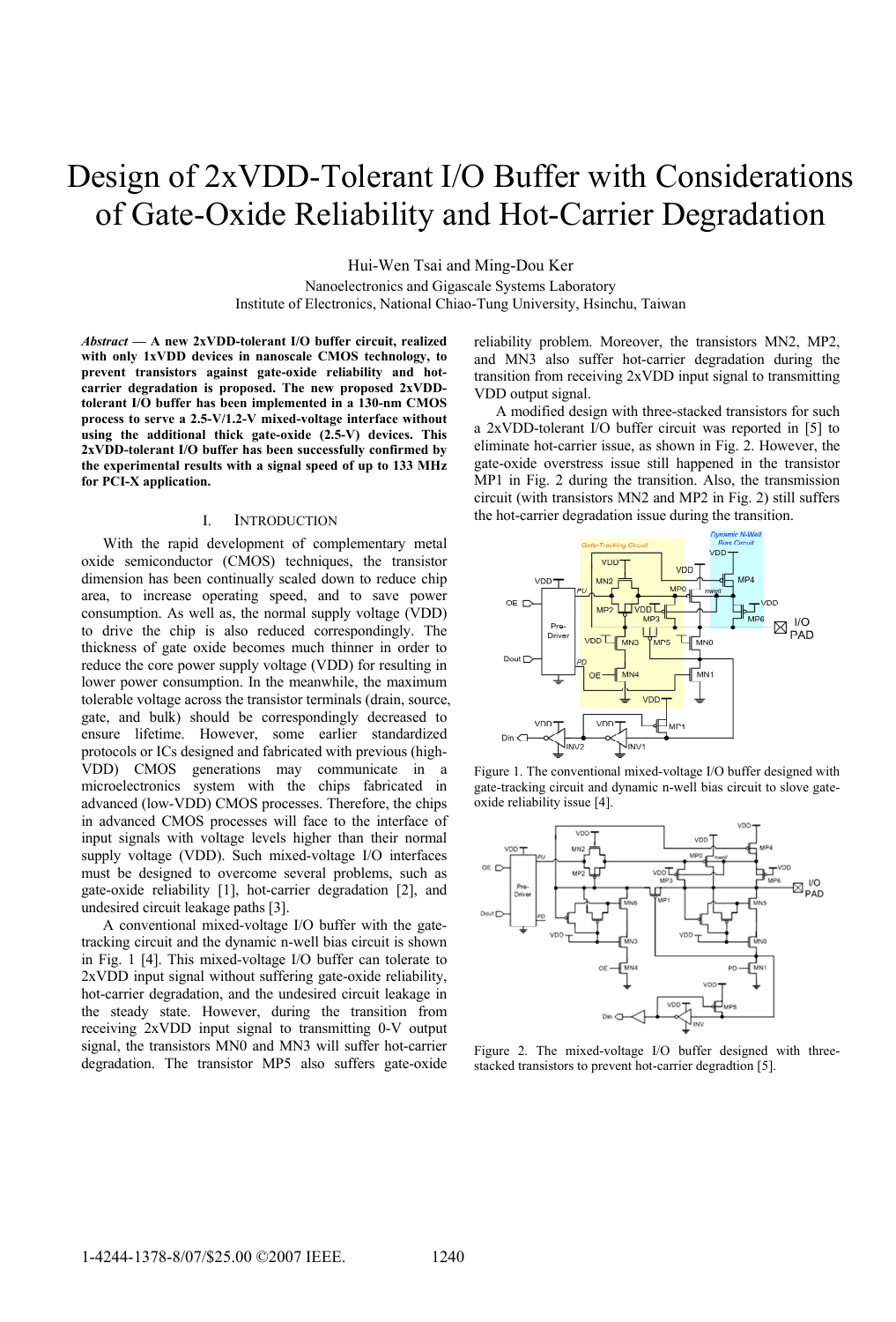In this work, to solve the aforementioned problems in the prior arts, a 2xVDD-tolerant I/O buffer with new transmitting circuit and new gate control circuit to completely solve the gate-oxide reliability and hot-carrier degradation is proposed and verified in a 130-nm CMOS process with only 1xVDD devices.

## II. NEW PROPOSED I/O BUFFER

The new proposed 2xVDD-tolerant I/O buffer realized with only 1xVDD devices to prevent transistors against gateoxide reliability and hot-carrier degradation is shown in Fig. 3, which keeps the significant design advantages of the prior arts with three additional new modifications. The design concepts of the major parts in this new proposed I/O buffer are introduced in the following.



Figure 3. The new proposed 2xVDD-tolerant I/O buffer realized with only 1xVDD devices to prevent transistors against gate-oxide reliability and hot-carrier degradation.

## *A. Circuit Operation*

The basic structure for mixed-voltage I/O buffer typically includes a pre-driver, a dynamic n-well bias circuit, two or three-stacked transistors, gate-tracking circuit, and an input stage unit, which is controlled by an enable signal EN. The circuit operating modes include a receive mode (for receiving an input signal) and a transmit mode (for transmitting an output signal). The corresponding circuit operating voltages in the proposed 2xVDD-tolerant I/O buffer circuit in Fig. 3 are listed in Table I.

TABLE I OPERATIONS OF THE NEW PROPOSED 2XVDD-TOLERANT I/O BUFFER IN STEADY STATE

| <b>Operating</b><br><b>Modes</b> | Signals at I/O PAD | <b>Voltage Level of the</b><br><b>Floating N-well</b> |
|----------------------------------|--------------------|-------------------------------------------------------|
| <b>Receive</b>                   | Low (0 V)          | VDD                                                   |
| <b>Receive</b>                   | High (2xVDD)       | 2xVDD                                                 |
| Transmit                         | Low (0 V)          | VDD                                                   |
| <b>Transmit</b>                  | High (VDD)         | VDD                                                   |

## *B. Gate Control Circuit*

Dynamic floating n-well technique has been applied to the mixed-voltage I/O circuit to prevent the possible leakage current path in the PMOS transistors of the pull-up network. By surveying the voltage waveform of the floating n-well, the floating n-well voltage is kept at VDD in receiving 0 V and in transmit mode, and kept at 2xVDD for receiving input signal of 2xVDD. Such a voltage level at the floating n-well presents a similar function to the gate control signal for the top transistor (MN5) of the three-stacked NMOS structures. Therefore, the new gate control circuit can be directly implemented by the dynamic floating n-well self-biased circuit to save silicon area.

## *C. Transmitting Circuit*

The new transmitting circuit uses the "stacked" concept in both PMOS and NMOS transistors appropriately to create a new "stacked transmission gate." As shown in Fig. 3, the gate terminal of MN2 is connected to VDD, and the gate terminal of MN7 is connected to the floating n-well terminal, so are MN3 and MN0. Aside from NMOS transistors, the gate terminals of other two PMOS transistors are connected together to the drain terminal of MN6. In the transmit mode, the transistors MN7 and MP7 serve as a transmission gate (similar to MN2 and MP2). When receiving an input signal of 2xVDD at I/O pad, transistors MP2 and MP7 turn off and the transistors MN7 and MN2 prevent high drain-to-source voltage  $(V_{ds})$ . During the transition from receiving an input signal of 2xVDD to transmitting an output signal of VDD, the drain voltage of transistor MN2 would keep at 2xVDD - ΔV initially due to the diode-connected transistor MN7 (where  $\Delta V$  is the V<sub>ds</sub> of the diode-connected transistor MN7). Then, it keeps a lower  $V_{ds}$  across MN2 and MP2 after the source voltage of MN2 starts to be pulled down to 0 V. Due to the lower  $V_{ds}$  of the stacked structures, the hot-carrier degradation problem in the transmission gates of Fig. 1 and Fig. 2 would not appear in this new design. Moreover, since the gate voltage of MP2 and MP7, and the drain and source terminals of MN7 are pulled down to 0 V while the gate terminal of MP0 is pulled down to 0 V, the gate-source voltages and the gate-drain voltages of MN7, MP7, MN2 and MP2 keep in a safe region (lower than VDD). Thus, the new transmitting circuit does not suffer hot-carrier degradation and gate-oxide overstress problems.

## *D. Modificaton to Prevent Gate-Oxide Overstress*

In Fig. 1, the gate terminal and the source terminal of transistor MP5 are connected to the drain terminal and the source terminal of MN0, respectively. In Fig. 2, the gate terminal and the source terminal of the MP1 is connected to the source terminal of MN0 and the drain terminal of MN5, respectively. During the transition from receiving an input signal of 2xVDD to transmitting an output signal of 0V, transistor MN0 in Fig. 1 suffers hot-carrier degradation and the voltage difference between the drain terminal of MN5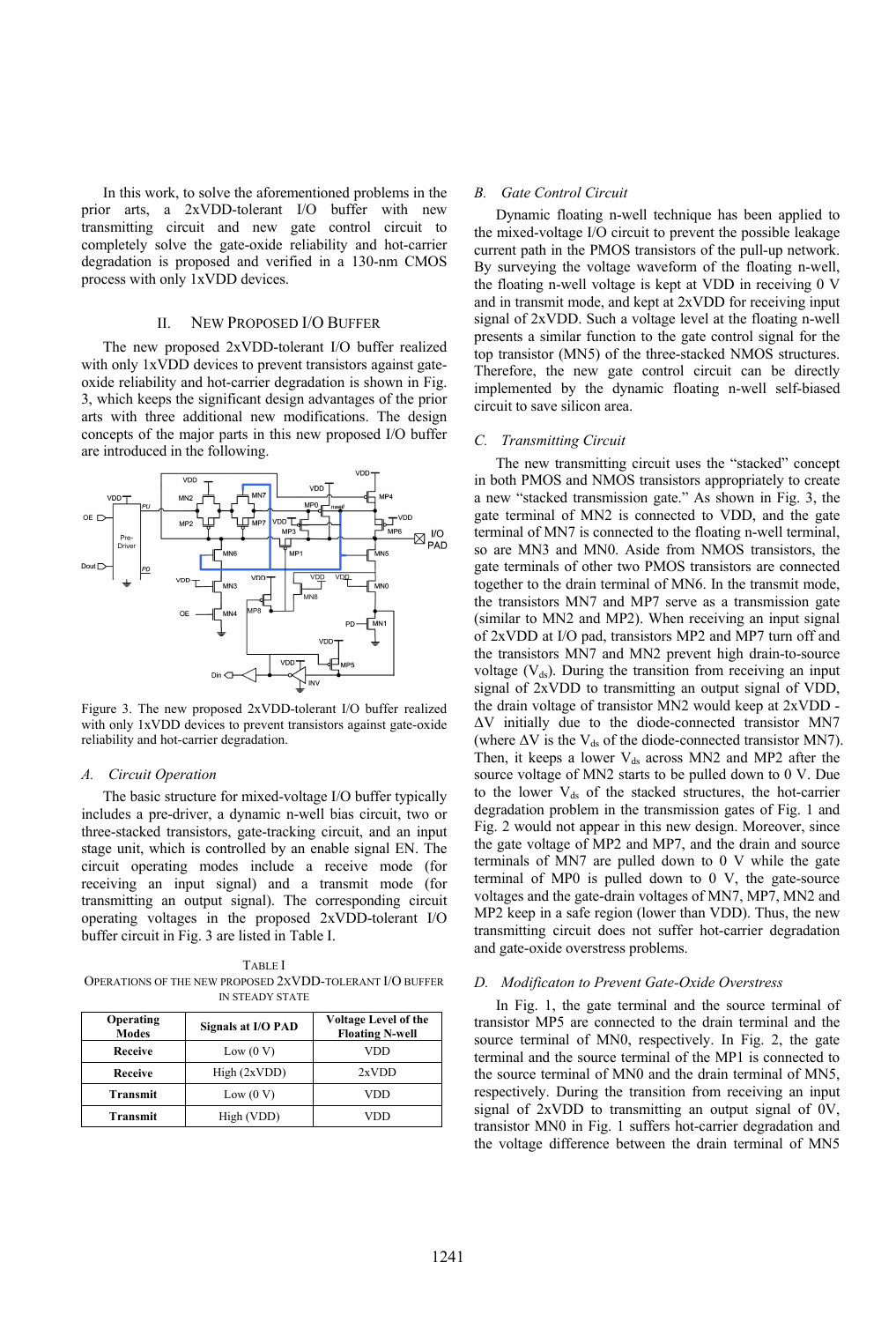and the source terminal of MN0 in Fig. 2 is much larger than VDD, therefore transistor MP5 in Fig. 1 and transistor MP1 in Fig. 2 also suffer gate-oxide reliability problem.

To solve such a problem, the gate terminal of MOS transistor can be connected to an appropriate node instead of the original one, which is the source terminal of MN0 in Fig. 1 and Fig. 2. In Fig. 3, the appropriate point is realized by the additional connection of a PMOS transistor and an NMOS transistor. MN8 provides similar function as MN0 with smaller size, and transistor MP8 works similarly as MP5. With the similar structure, the gate terminal of MP1 receives similar voltage as that of MP1 in previous design. In the receive mode, the gate voltage of MP1 is conducted to VDD by MN8 and MP8. In the transmit mode, the gate voltage is conducted to 0 V or VDD as the source terminal of MN1 does. However, since the gate terminal of MP1 is not conducted to ground as immediately as the drain terminal of MN1 does, large  $|V_{gs}|$  value does not occur in MP1. The gate voltage of MP1 is pulled down gradually by MN8 and the other NMOS transistors when transition from receiving 2xVDD input signal to transmitting 0-V output signal. Thus, the new proposed design does not suffer gate-oxide reliability problem in both steady state and transient state.

## III. SIMULATION RESULTS

The simulation results of the new proposed 2xVDDtolerant I/O buffer to prevent hot-carrier degradation and gate-oxide reliability have been verified by the HSPICE simulation in a 130-nm CMOS technology with VDD of 1.2 V. Fig. 4(a) shows the  $V_{ds}$  of MN0 among the three I/O buffers, from receiving 2.5-V input signal to transmitting 0- V output signal. Fig. 4(b) shows the  $V_{ds}$  of MN3 among the three I/O buffers from receiving 2.5-V input signal to transmitting 0-V output signal. In Fig. 4(a) and Fig. 4(b), MN0 and MN3 of the prior art in Fig. 1 suffer serious hotcarrier degradation problem due to the large  $V_{ds}$ . Since the drain-to-source voltage of MN0 and MN3 are nearly the same for the new buffer shown in Fig. 3 and the buffer shown in Fig. 2, the capabilities of preventing hot-carrier degradation when receiving 2.5-V input signal are almost the same between these two buffers (Fig. 2 and Fig. 3). However, the new buffer is more efficient in area saving.

Fig. 5 shows the  $V_{ds}$  waveforms of the transistors in the transmitting circuit of the new proposed I/O buffer and the other two previous designs, from receiving 2.5-V input signal to transmitting 1.2-V output signal. As shown in Fig. 5, the transistors in the new proposed I/O buffer have lower drain-to-source voltage, which is more robust to prevent hotcarrier degradation. Fig. 6 shows the comparison of the gateto-source voltages between prior arts and new proposed I/O buffer. The peak  $|V_{gs}|$  value of the I/O buffers in the prior designs is larger than VDD of 1.2 V. However, the  $V_{gs}$  of MP1 in the proposed I/O buffer is below VDD, which is confirmed more robust than the previous designs in both hotcarrier degradation and gate-oxide reliability.



Figure 4. Comparison of the drain-to-source voltage  $(V_{ds})$  of (a) MN0 and (b) MN3 between the new proposed I/O buffer and the two previous designs (Fig. 1 and Fig. 2) during the transition from receiving 2.5-V input signal to transmitting 0-V output signal.



Figure 5. Comparison of the drain-to-source voltage  $(V_{ds})$  between transistors in the transmitting circuits during the transition from receiving 2.5-V input signal to transmitting 1.2-V output signal.



Figure 6. Comparison of the gate-to-source  $(V_{gs})$  voltage across some transistors in the proposed I/O buffers and the two previous designs (Fig. 1 and Fig. 2) during the transition from receiving 2.5- V to transmitting 0-V output signals.